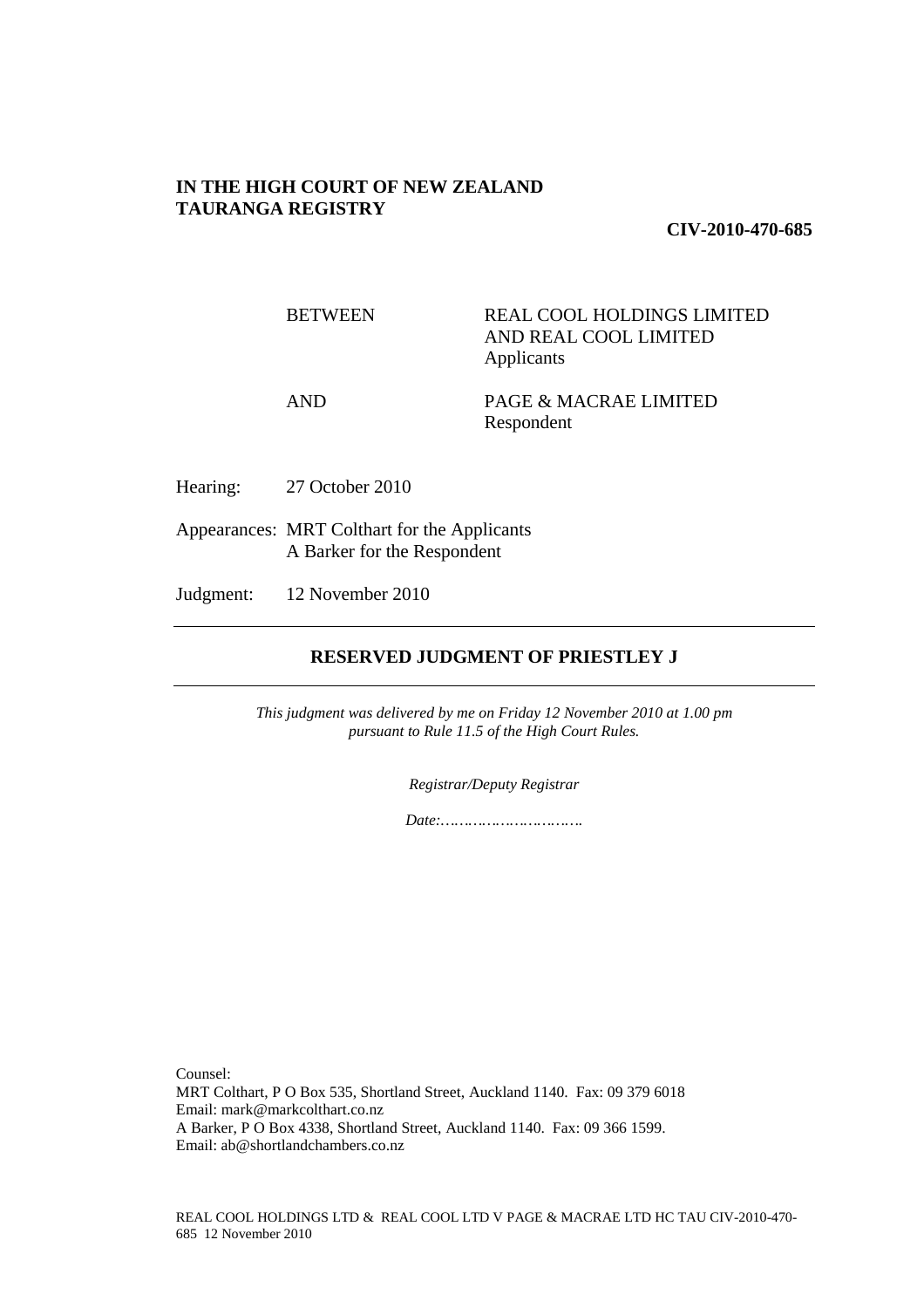## **Background**

[1] The applicants (Real Cool) had a historic commercial relationship with the respondent (P & M).

[2] Real Cool owned land in Mt Maunganui on which it operated a cold storage facility.

[3] Around 2003 P & M carried out structural steel works and pipe work for the construction of two cool stores for Real Cool. There were no problems, and clearly Real Cool was satisfied with the outcome.

[4] In May 2006 Real Cool approached P & M and indicated it wanted to build two new cool stores on the site. These were to be known as cool stores 5 and 6.

[5] In July 2006 P & M provided a written quotation for the structural steel work which Real Cool accepted.

[6] The same month, the parties entered into a further arrangement whereby  $P \&$ M would insulate pipe work and provide refrigeration for cool stores 5 and 6. Unlike the contract for the structural steel work, there was no written contract for this arrangement.

[7] This absence of any contract document unsurprisingly led to difficulties. Real Cool considered that an oral contract had been reached during a telephone conversation between one of its employees and a representative of  $P \& M$ . Its belief was P & M would install piping work, fans, and evaporators in the two cool stores for the same price it had done the pipe work for the two previous cool stores in 2003, plus 20%.

[8] The construction work got under way. In respect of the piping and refrigeration work P & M presented regular invoices to Real Cool. The aggregate amount of the relevant work carried out between July 2006 and January 2007 was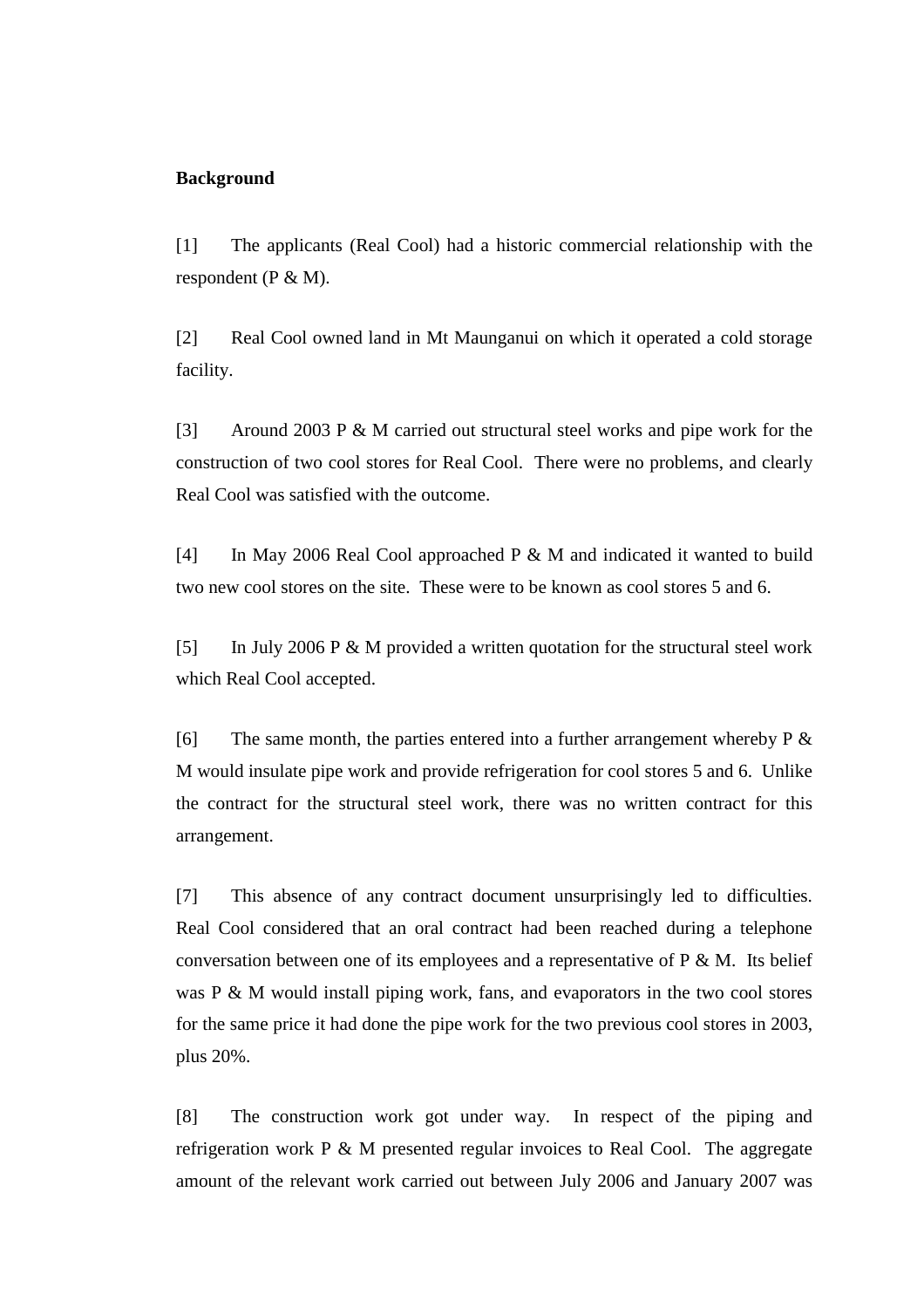just under \$1 million. Real Cool reached the view that it had been overcharged and withheld payments of approximately \$280,000.

[9] This led to an adjudication in September 2007 under the Construction Contracts Act 2005, which was resolved in P & M's favour. The alleged overcharge was paid to P & M.

[10] Real Cool took the view it was entitled to recover from P & M what it considered to be an overcharge. The parties decided the best way to resolve this dispute was to submit it to arbitration.

[11] In October 2009 the parties entered into an arbitration agreement. The appointed arbitrator was Mr R J Green who, it is common ground, is experienced in the area of building disputes. Mr Green conducted a two day hearing in Auckland during the course of which he heard from nine witnesses and considered a large bundle of documents and exhibits.

[12] A partial award (on the contract and quantum issues) was released on 8 June 2010. The award essentially resolved the dispute in P & M's favour.

[13] Relevantly the award provided the amount payable by Real Cool was:

| Unpaid sum                  | \$279,964.66  |
|-----------------------------|---------------|
| Added undercharge           | \$5,570.71    |
| Less overcharge for mark up | (\$14,209.48) |
| <b>Subtotal</b>             | \$271,325.89  |
| Interest                    | \$230,687.13  |
| <b>Total</b>                | \$502,013.02  |

[14] In terms of the Arbitration Act 1996 the parties' arbitration agreement permitted an appeal to the High Court solely on a question of law. The relevant clause specifically excluded any appeal on questions of fact. The provisions of Schedule 2, clause 5(1)(a) of the Act were specifically incorporated.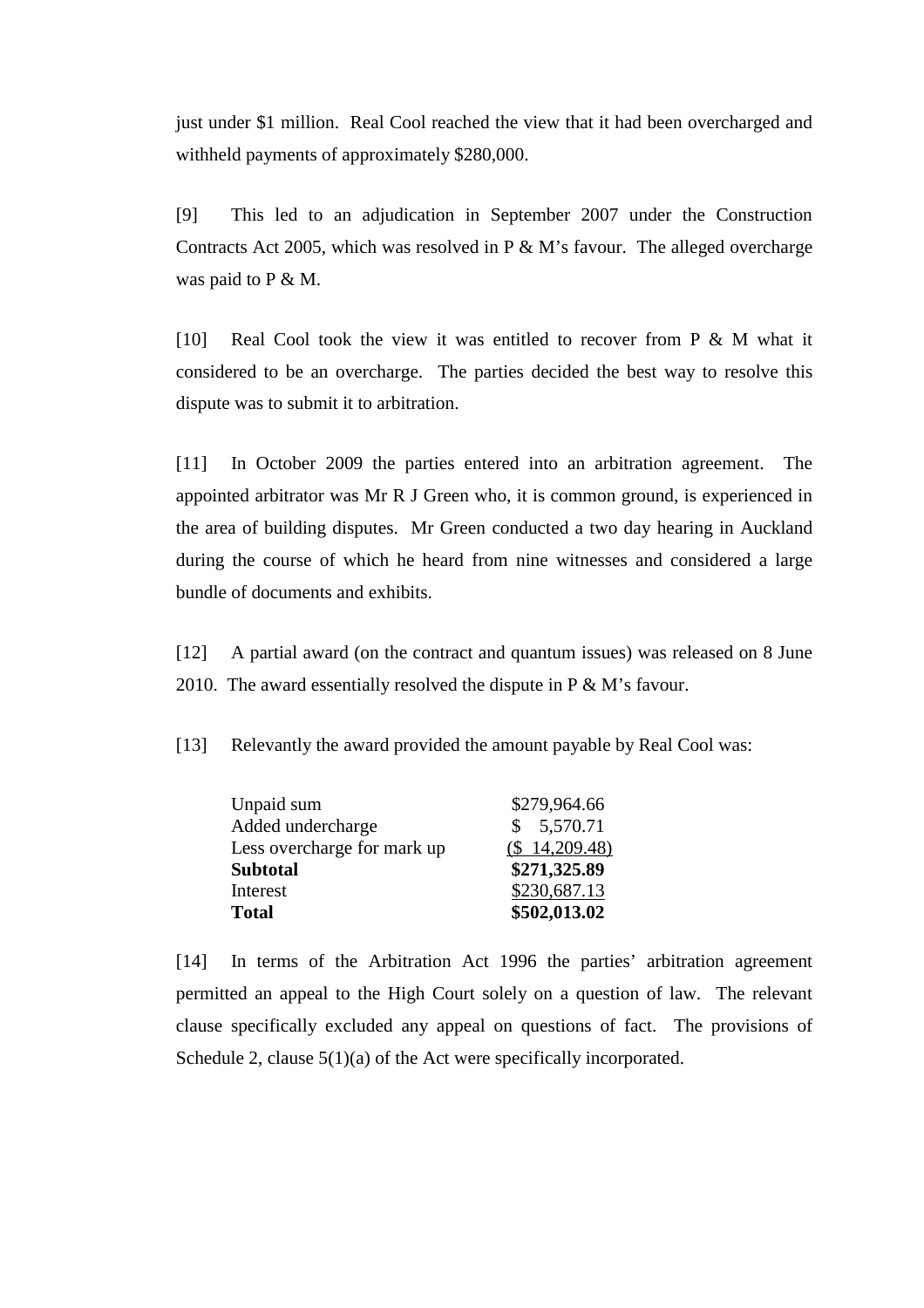## **The Award**

[15] Mr Green's award is clearly written and well organised. To make sense of counsel's submissions it is necessary to set out certain passages of it. But first, the relevant features of Real Cool's claim and P & M's defence (there was also a counterclaim for an undercharge), must be mentioned. The disputed sum allegedly owing by Real Cool on P & M's invoices had already been paid across as a result of the Construction Contracts Act adjudication. Thus Real Cool was in the position of being the claimant before the arbitrator.

## *Pleadings before the Arbitrator*

[16] Real Cool's claim was that the disputed balance (\$279,964) represented an overcharge by P & M "in excess of the amount quoted for the pipe work". In the alternative, were the arbitrator to find, as P & M alleged, that the work was carried out on a "charge up" or "cost plus" basis, then Real Cool claimed that it was an implied term of such a contract that any amounts claimed would be "reasonably and properly incurred" and that P & M would carry out the supply and installation of the pipe work "with reasonable economy".

 $[17]$  P & M's pleading before the arbitrator was that the supply and installation of the pipe work and installation work in the two cool stores had been carried out on a "charge up and cost plus basis".

[18] The arbitrator set out in his Award the parties' respective positions. He then turned to examine what the terms of the contract were:

[44] At the crux of this dispute lies the question of whether or not the contract between RCH and P&M for the pipework, fans and evaporators was a fixed price contract or a charge up contract.

## *The contract*

[19] The arbitrator scrutinised the evidence with the relevant witnesses and the surrounding circumstances relating to a telephone conversation between the parties'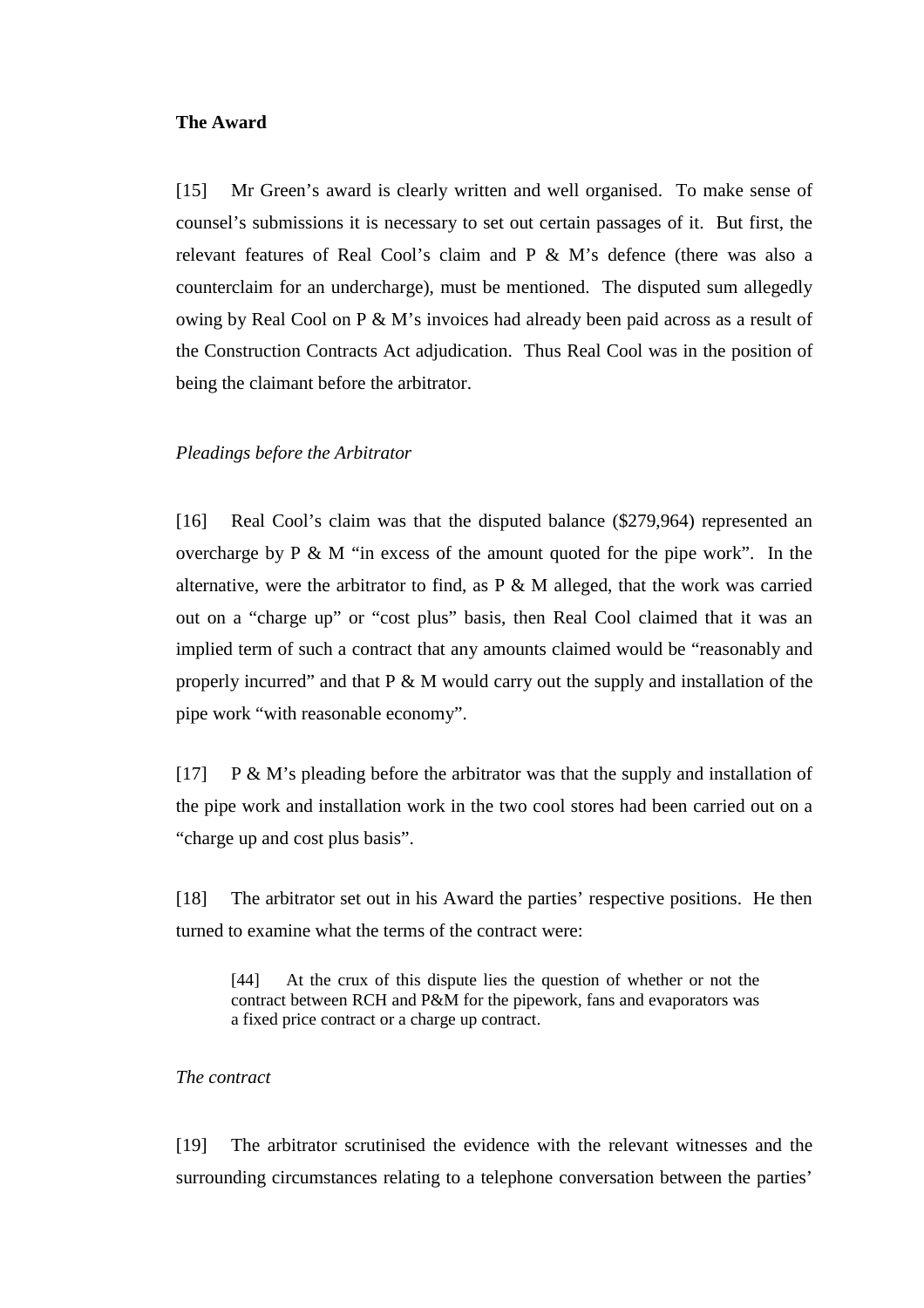two relevant employees on 20 July 2006, during which Real Cool asserted that the agreed contract price was to be the same as it had paid for the two previous cool stores built in 2003, plus 20%. The arbitrator found against Real Cool on that issue. He reached the conclusion (at [65]) that the evidence he had heard did not persuade him there was an unambiguous offer and acceptance of the type which was intended to create a binding legal obligation. He was driven to "the ineluctable conclusion" that there was no agreement between the parties as to price, or indeed the scope of work for the piping, fans and evaporators in the two cool stores.

[20] The arbitrator went on to say that even if his conclusion was wrong, he was satisfied the evidence established "overwhelmingly" that various variations and changes in the scope and extent of the work which  $P \& M$  was carrying out during the construction phase, were so extensive that any quotation based on the 2003 projects would have been "meaningless" by the time the two cool stores in question had been completed. The arbitrator concluded this phase of his Award by stating:

[67] Accordingly, in the absence of any agreement as to price, it follows that P & M was entitled to the reasonable cost of carrying out the works that it was requested to undertake by RCH and that the contract for the piping, fans and evaporators for coolstores 5 & 6 was carried out on a charge up or cost plus basis.

Mr Colthart accepts that there can be no challenge to the arbitrator's conclusion on the terms of the contract, it essentially flowing from his factual findings.

## *Reasonableness of P & M's claims*

 $\overline{a}$ 

[21] The arbitrator then addressed the question of what was the amount for which Real Cool was liable in respect of the work carried out by  $P \& M$ . In that regard the arbitrator heard evidence from two quantity surveyors (who did not particularly impress him) and considered all the documentary evidence before him. He had also been referred to extracts from *Keating on Construction Contracts*<sup>1</sup> and *Hudson's* 

<sup>&</sup>lt;sup>1</sup> Stephen Furst and Vivian Ramsey *Keating on Construction Contracts* (Sweet & Maxwell, London, 2006) at 4-017/1.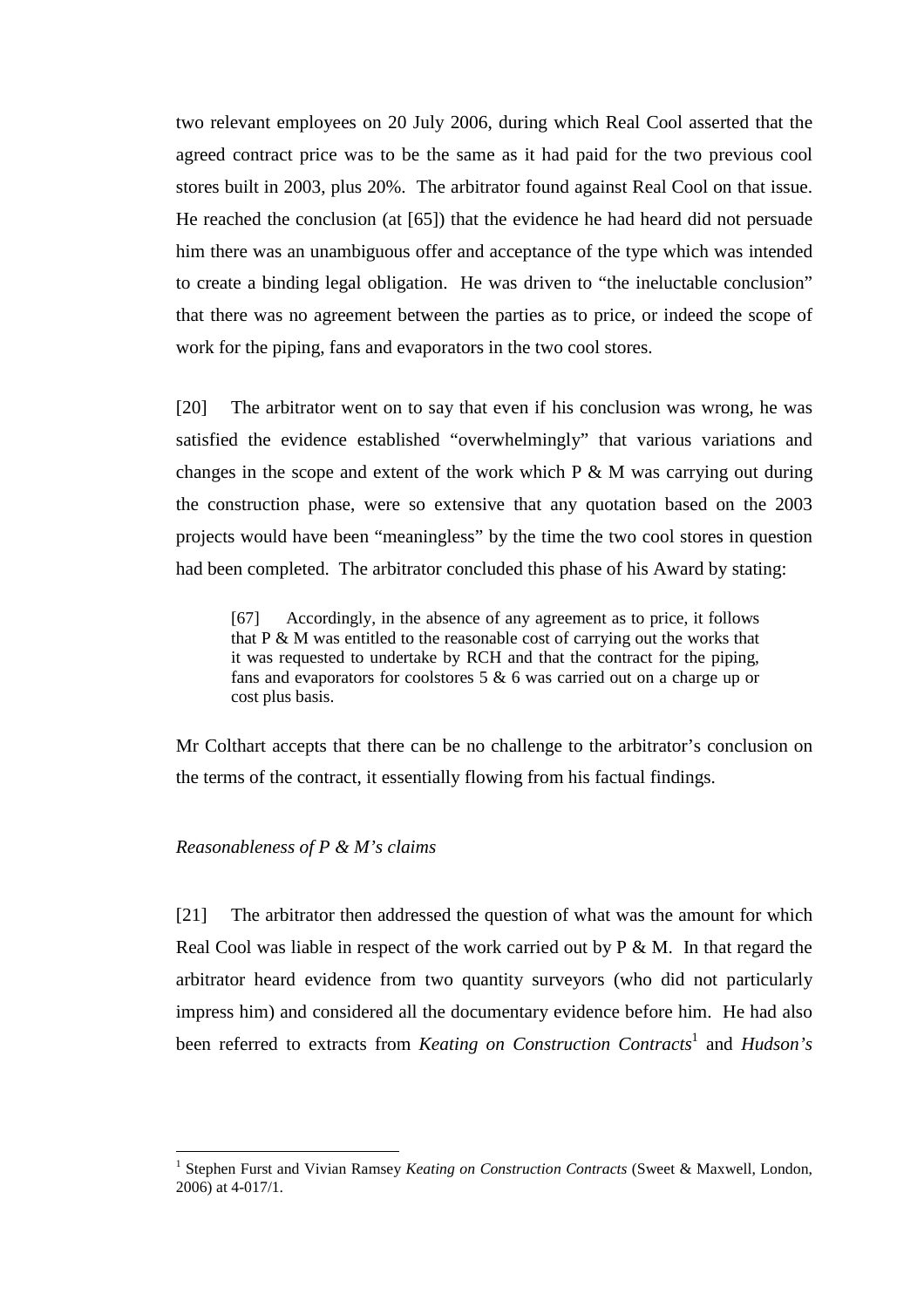*Building and Engineering Contracts*. 2 The arbitrator referred to these texts during the course of examining the law relevant to cost reimbursable or charge up contracts.

[22] The arbitrator turned to whether it was appropriate, in respect of the parties' contract, to imply a term that  $P \& M$ 's costs should be reasonable. He concluded:

[95] There are in my judgment, compelling and persuasive reasons for the implication of the term contended for, namely that the reimbursable "costs" that P&M is entitled to be paid by RCH under the contract should be limited to those costs that are reasonably and properly incurred by P&M in carrying out the contract works under the contract.

[23] The arbitrator next assessed the overall reasonableness of  $P \& M$ 's charges. He referred to the expert evidence he had heard in that regard, and also to the evidence of various  $P \& M$  witnesses. He considered he was not assisted to any great degree by the experts. He did, however, find, as he was entitled to do, that the evidence of a Mr Hoggart, who had carried out the insulation and accompanying sheet metal work on the cool stores was "convincing and compelling".

[24] The arbitrator then said:

[103] I have carefully considered the submissions and the evidence as to the reasonableness of P&M's charges and in the result I am not persuaded that there is any reason to go behind P&M's invoices. The burden lies with RCH to show they were unreasonable and in the end no serious challenge has been made to them. I am satisfied that the evidence establishes that the costs claimed by P&M are those costs that were reasonably and properly incurred by P&M in carrying out the contract works under the contract, particularly when compared with the earlier work to coolstores 3 & 4.

[25] The arbitrator went on to consider issues arising out of  $P \& M$ 's mark-ups, which are not in issue here. He then turned to the question of interest which, as is apparent from the Award figures (supra [13]), comprised a substantial component of the sum for which Real Cool is liable.

<sup>&</sup>lt;sup>2</sup> A A Hudson and IND Wallace *Hudson's Building and Engineering Contracts*, (11<sup>th</sup> ed, Sweet & Maxwell, London, 1995) at 3.045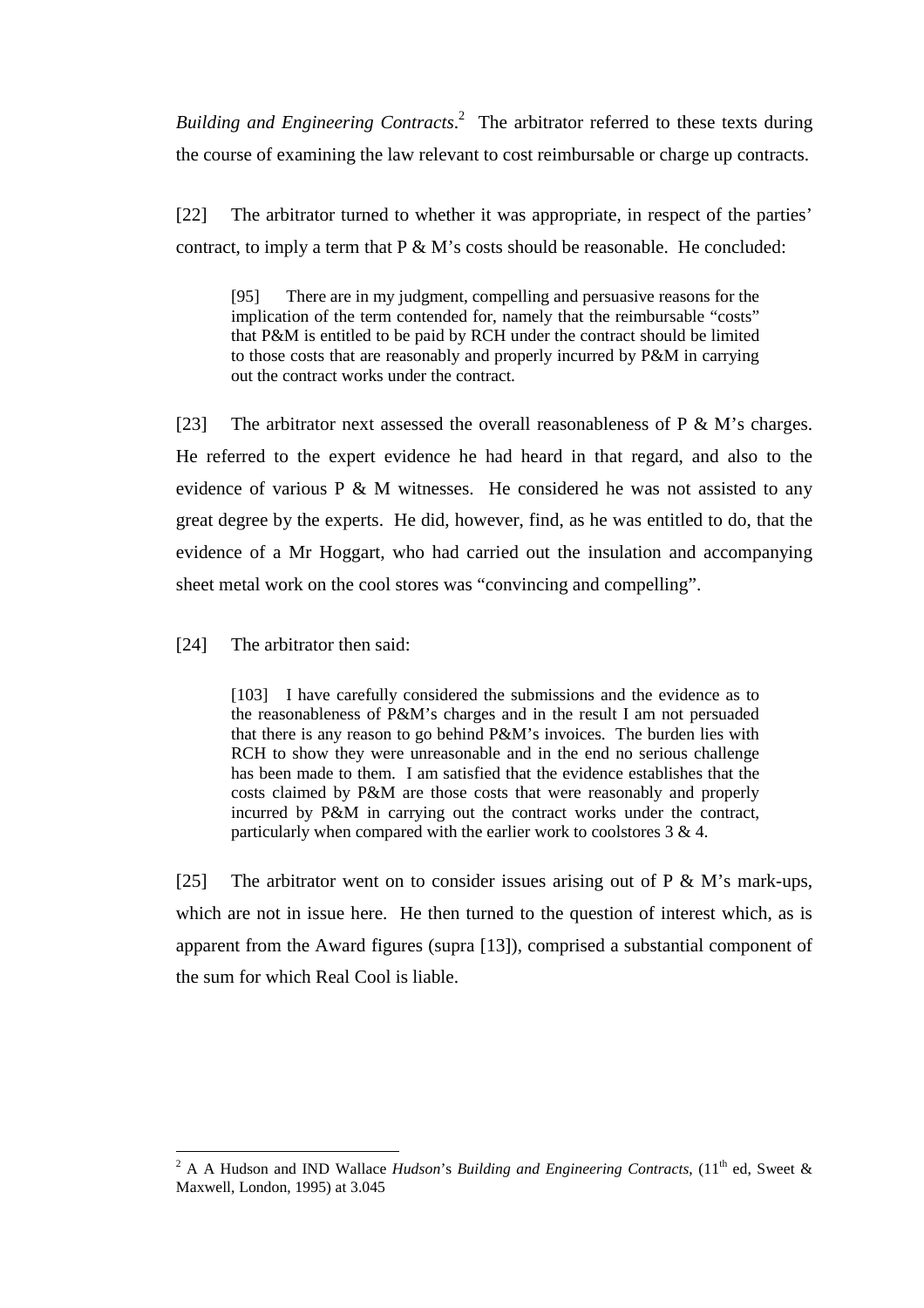#### *Interest*

[26] P & M's stance at the arbitration was that it was entitled to interest at the monthly rate of 2.5% on late payments, such an interest entitlement being based on its standard terms and conditions.  $P \& M$ 's standard terms and conditions were printed on the back of each invoice, with a clear direction to that effect on the front of each invoice.

[27] The arbitrator commented that  $P \& M$ 's standard terms and conditions were not disputed so far as the structural steel contract between the parties was concerned, which was proceeding in much the same time-frame. He saw the issue as essentially being whether the interest provision had been brought to Real Cool's attention before the oral contract relating to the piping and refrigeration work had been included.

[28] The arbitrator heard evidence from relevant witnesses, particularly Real Cool's head engineer, Mr J. Rhodes. Mr Rhodes' version of the terms of the oral contract had been rejected. There was some suggestion by Mr Rhodes that he had been waiting for a written quote from P & M for the piping and refrigeration work. Mr Rhodes also gave evidence about his knowledge of  $P \& M$ 's standard form.

[29] The arbitrator's conclusion was in  $P \& M$ 's favour and to the effect that it was entitled to interest on the unpaid invoices:

[127] Given the long course of dealing between the two firms, it is therefore implicit in my judgment that Mr Rhodes ought reasonably to have believed that P&M's quotation would be in its standard form complete with and incorporating its standard terms and conditions that were by then well known to RCH, but moreover, that the parties [sic] rights and liabilities under the piping and refrigeration contract (whatever the price) would be ascertained by reference to P&M's standard terms and conditions which were known to RCH. No other conclusion is tenable in my view.

[128] Accordingly, I am satisfied that all work undertaken by P&M for RCH was undertaken pursuant to its standard terms and conditions which include the provision (clause 4) that P&M is entitled to interest at 2.5% per month on all overdue accounts calculated on a daily basis until the date payment is received.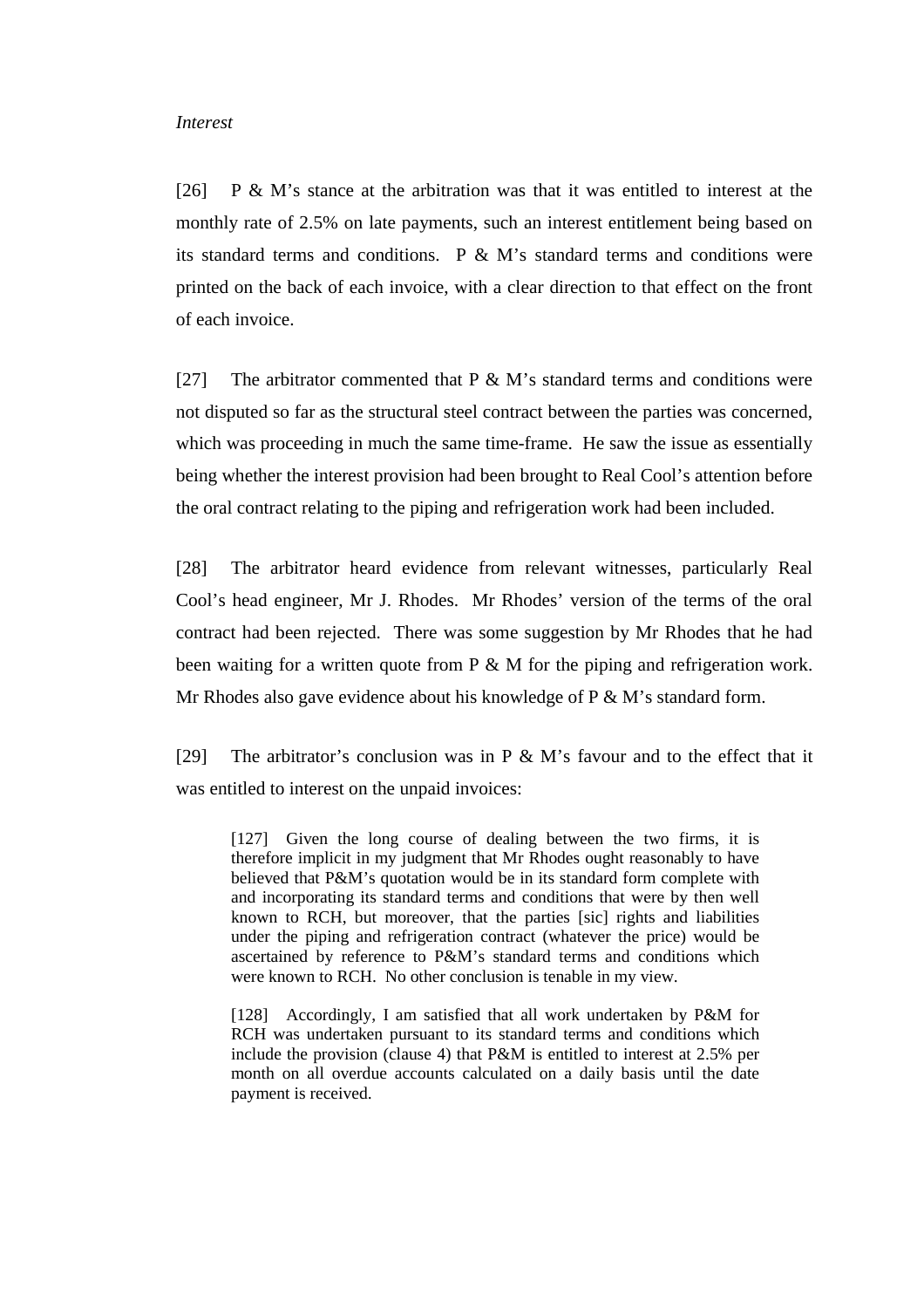# **Relevant law**

[30] Appeals to the High Court on questions of law arising out of arbitral awards are governed by cl 5 of the Second Schedule of the Arbitration Act 1996. Clause 5 relevantly provides:

# **5 Appeals on questions of law**

(1) Notwithstanding anything in articles 5 or 34 of Schedule 1, any party may appeal to the High Court on any question of law arising out of an award—

> (a) If the parties have so agreed before the making of that award; or

> (b) With the consent of every other party given after the making of that award; or

(c) With the leave of the High Court.

(2) The High Court shall not grant leave under subclause (1)(c) unless it considers that, having regard to all the circumstances, the determination of the question of law concerned could substantially affect the rights of one or more of the parties.

[31] Clause 16.1 of the parties' October 2009 arbitration agreement provided that any award would be final and binding on the parties. Clause 16.2.2 stipulated that any appeal on a question of law required the High Court's leave.

[32] Thus leave will not be granted in terms of cl 5(2) of the Second Schedule unless the Court considers that, having regard to all the circumstances, the determination of the question of law could substantially affect the parties' rights. Both counsel accepted that, given the sum of money involved, the subclause was engaged.

[33] This Court, however, still retains a discretion to grant leave if the cl 5(2) criterion is met. Counsel agreed that the Court of Appeal's judgment in *Gold and Resource Developments (NZ) Ltd v Doug Hood Ltd*<sup>3</sup> set out the relevant considerations to guide this Court in deciding whether or not to exercise the discretion.

 $\overline{a}$ <sup>3</sup> *Gold and Resource Developments (NZ) Ltd v Doug Hood Ltd* [2000] 3 NZLR 318 (CA).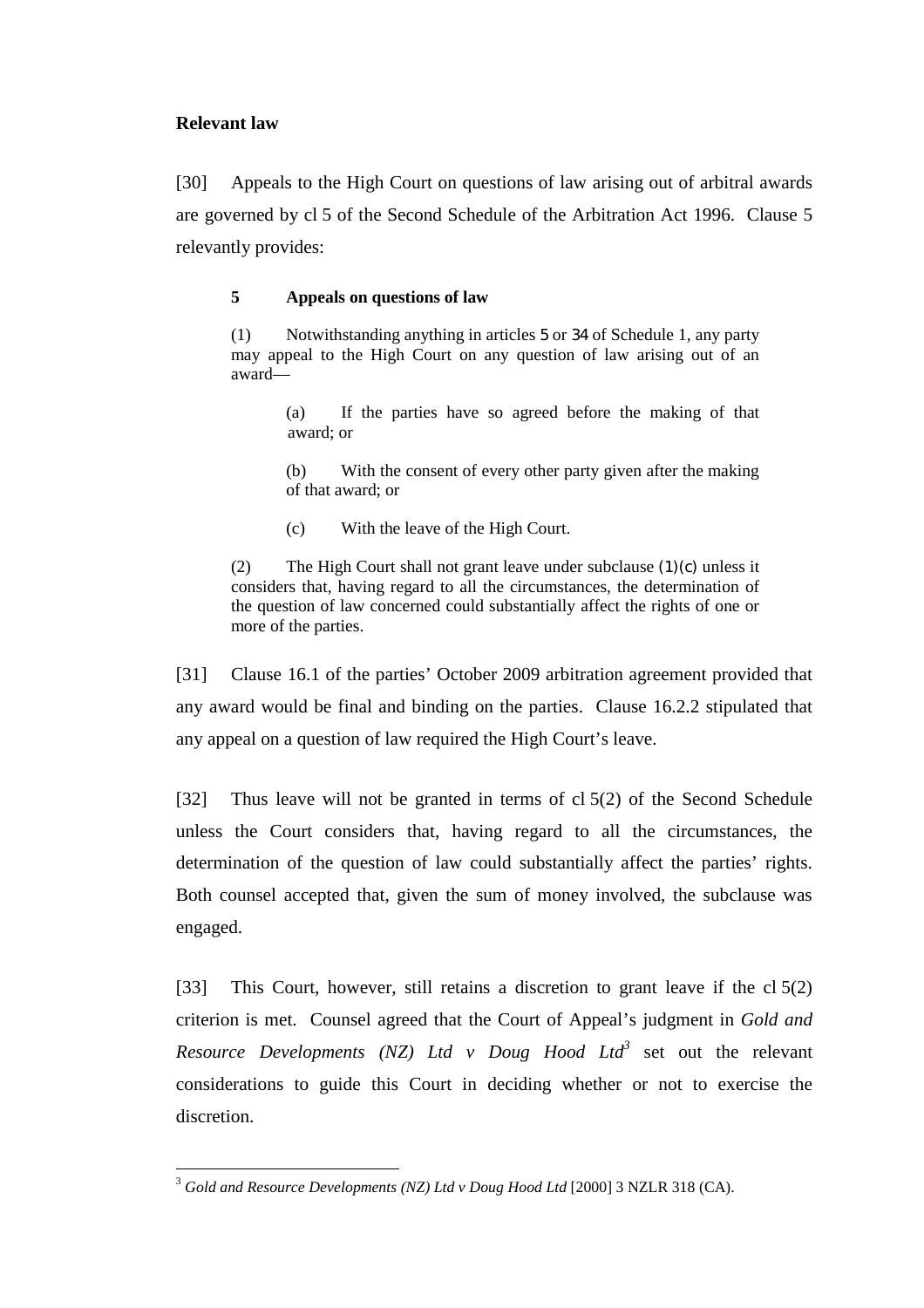[34] The factors which must inform the discretion are set out in [54] of the Court of Appeal's judgment. They are:

- a) The strength and nature of the challenged area of law, which should be strongly arguable.
- b) How the question of law arose before the arbitrator and in particular whether the question of law was "the very point" in the arbitration.
- c) The qualifications of the arbitrator, including the issue of whether he was legally qualified.
- d) The importance of the dispute to the parties.
- e) Whether a substantial amount of money was involved.
- f) The delay which the litigation might involve.
- g) Whether the contract provides for the arbitral award to be final and binding.
- h) Whether the dispute is domestic or international.

[35] The Court of Appeal at [58] and [59] suggested that if leave were to be granted, reasons should not ordinarily be given so as not to embarrass or influence the Judge who will hear the substantive argument. If leave was refused the judgment should be "short" and did not require a detailed analysis of the alleged error of law.

### **Discussion**

[36] Mr Colthart for Real Cool identified what he submitted to be three errors of law. The first appeared early in the award at [44] (supra [18]). The arbitrator identified the dispute as essentially whether the parties' contract was a fixed price contract or a charge up contract. In Mr Colthart's submission there was a third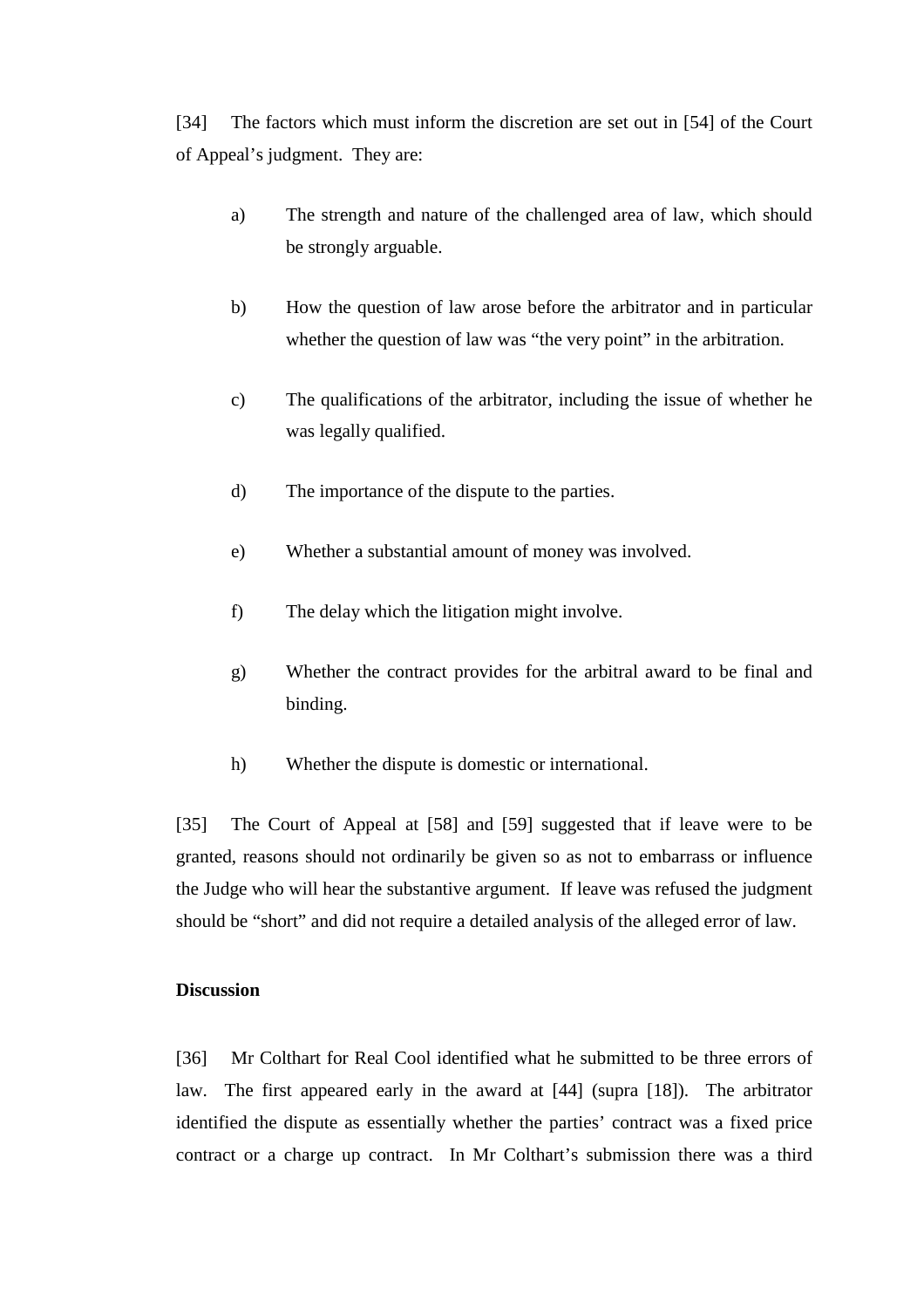option which the arbitrator should have articulated, namely a *quantum meruit* contract.

[37] When considering this third option, submitted Mr Colthart, it was difficult to see how the arbitrator could have reached the conclusion that  $P \& M$  was entitled to "those costs that are reasonably and properly incurred ... in carrying out the contract works under the contract" as he found in [95] of his Award. A charge-up contract implied there had to be an agreement on margins and rates. Here there was no such agreement. A *quantum meruit* contract was essentially quasi-contractual. In respect of a *quantum meruit* contract the onus rested on P & M to establish its costs were actually reasonable.

[38] This led to the alleged second area of law, which Mr Colthart identified as the statement in [103] of the Award that the burden lay with Real Cool to show that  $P \&$ M's invoices were unreasonable. This, submitted Mr Colthart, was incorrect. It demonstrated that the arbitrator had been looking at the issues of cost through the wrong end of the telescope. That was a fundamental error of law. As in all contractual claims, it was for the claimant under the contract,  $P \& M$ , to discharge the onus that the amounts claimed were reasonable.

[39] The third error of law advanced by counsel was that if the arbitrator's determination on a *quantum meruit* basis was correct, was he entitled to award P & M interest under its standard terms and conditions of contract? If there was no specific contract, but Real Cool was entitled to relief by the *quantum meruit* route, then Mr Colthart claimed it was an error of law to incorporate into a *quantum meruit* contract the interest component of P & M's standard contractual conditions.

[40] Mr Barker saw the first question of law being advanced as misconceived. He pointed out that Real Cool's claim before the arbitrator had been expressed in the alternatives of either a fixed price contract or a charge up or cost plus based contract.

[41] Mr Barker also relied on an elegant analysis in *Hudson's Building and Engineering Contract*<sup>4</sup> to the effect that the expression "*quantum meruit*" was

 $4$  Above note 2 at 1-263 and 1-264.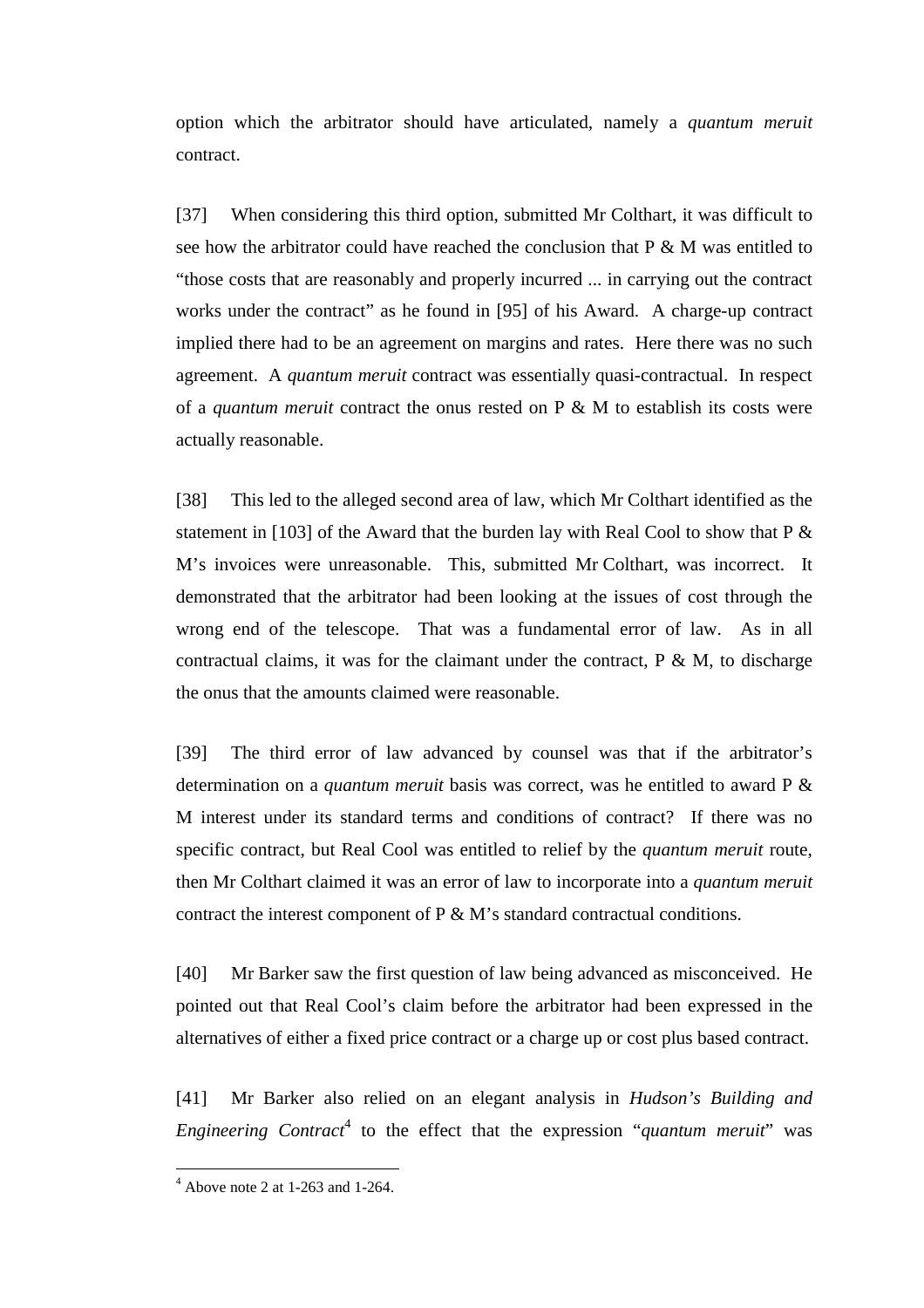frequently employed in two different legal contexts. Properly, it should only apply to quasi-contractual situations where a claimant's remedy was restitutionary in nature and equity required some reasonable compensation or remuneration. The sense in which Real Cool was using *quantum meruit* was seen by the authors as:

*... where a true contractual situation exists, in the sense of a request to do work accompanied by an intention to pay for it, and so supported by consideration, but where the price may not have been fixed at all, or with sufficient precision, by the contract, so that a promise to pay a reasonable price or remuneration requires to be implied to give practical effect to the parties' intention. This is merely an application of the rules as to implied terms... and it is not a case of quasi-contract.* 

[42] In essence, Mr Barker submitted that Real Cool's first question of law was no more than an attempt to avoid the primary issue Real Cool's claim had placed before the arbitrator which had been determined on the evidence in  $P \& M$ 's favour.

[43] As to the second question of law, being the alleged application of an incorrect onus of proof, Mr Barker's submission was that the Award was not decided on any burden of proof. The arbitrator (at [97] and [98]) referred to the full scope of P  $\&$ M's supporting invoices and the detailed audit of the work undertaken. The arbitrator had commented that there was "no serious challenge" to  $P \& M$ 's evidence and that the challenges to reasonableness were vague and amounted "... to nothing more than a general submission that the costs 'seem a bit high'". He had further commented that specific challenges to unit prices had been met with "clear and compelling answers" by  $P \& M$ 's witnesses.

[44] In any event, submitted Mr Barker, when one scrutinised [103] of the Award, the sentence relating to Real Cool carrying the burden to show that the charges were unreasonable was followed by a finding that the arbitrator was satisfied the costs claimed by P & M were costs reasonably and properly incurred in carrying out the contract works.

[45] As to the third question of law, Mr Barker submitted that the entire issue of whether or not Real Cool was aware of the interest entitlement contained in  $P \& M$ 's terms and conditions, and whether those terms and conditions would govern the contract, was a question of fact which the arbitrator had resolved in  $P \& M$ 's favour.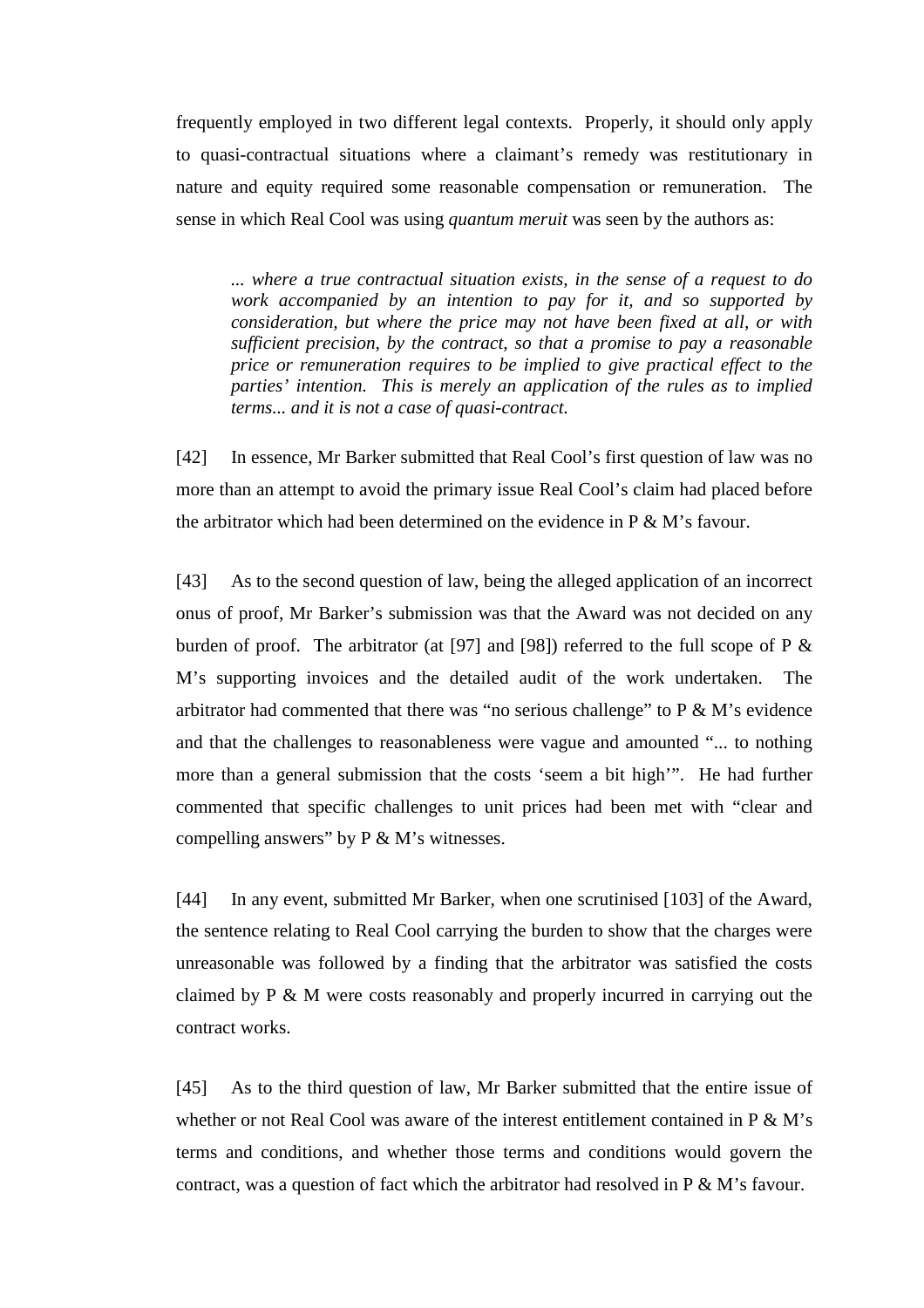## **Decision**

[46] I do not consider that the first question of law advanced by Real Cool in the context of the dispute, is a question of law. The parties, for whatever reason, had not deployed the normal commercial mechanisms of seeking and accepting a written quotation. Nothing was recorded in writing. The work proceeded and P & M invoiced Real Cool for it.

[47] In that situation, where there were no agreed or stipulated core components for pricing, the arbitrator had no option but to proceed the way he did. Real Cool, which was attempting to recover what it considered to be overpayment, faced with the rejection of its first claim that there was an agreed fixed price, alleged as an "implied term" of the contract that the work would be carried out with "reasonable economy".

[48] The arbitrator (at [90] and [91]) appears to have accepted Real Cool's counsel's submission that a term should be implied into the contract and that the sum for which P & M was entitled to be reimbursed should be limited to the actual costs reasonably and properly incurred in carrying out the contract work. This is precisely the approach which the arbitrator adopted. His conclusion was that the costs claimed by P & M were indeed costs reasonably and properly incurred in carrying out the works under the contract.

[49] As to the third question of law (the incorporation of P  $\&$  M's terms and conditions relating to interest) I accept Mr Barker's submission that this is not a question of law at all. Rather, it is a question of fact. The arbitrator considered and weighed the evidence he had heard from relevant witnesses. He was satisfied that, given the dealings of the parties, both contemporaneous and historic, Real Cool was aware that tardy payment would result in the imposition of a 2.5% monthly interest charge.

[50] I was initially concerned that, of the total sum awarded, the interest component represented approximately 45.95%. However, that factor cannot properly justify converting a factual issue into a question of law. Real Cool, for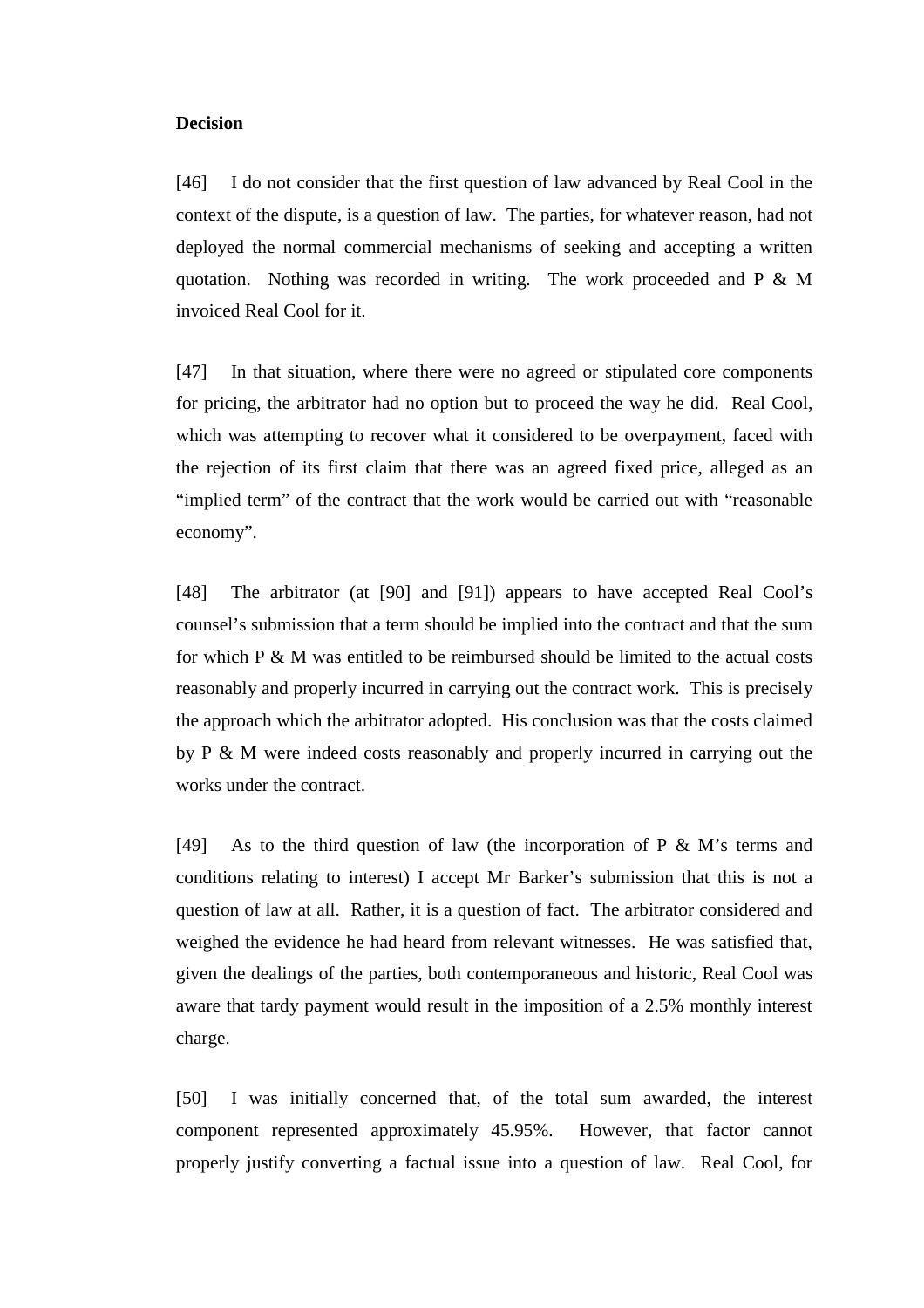whatever reason, presumably failed to take advantage of various available mechanisms to avoid the risk of interest accruing on a disputed sum.

[51] I turn to the second question of law, being the arbitrator's suggestion at [103] that it was for Real Cool to prove that  $P \& M$  costs were unreasonable. I consider that, prima facie, this is an error of law. I am not attracted to Mr Barker's submission that, because Real Cool was the claimant at the arbitration, it, rather than P & M, carried some onus.

[52] I am, however, more attracted to Mr Barker's submission that the issues before the arbitrator were not governed by questions of which party bore the civil onus. Obviously, in a situation where sums owing to  $P \& M$  were being disputed, it was for P & M, being the party claiming monetary entitlements under a contract, to establish that its claims were reasonable, having regard to the work performed. Seen in isolation and out of context, the first half of  $[103]$  suggests that all that P & M had to do was to present figures and sit back and wait for Real Cool to satisfy the arbitrator the figures were unreasonable. That cannot be the case in any claim founded in contract.

[53] But although I accept that the arbitrator's articulation of the burden in the first half of [103] is in error of law, in the exercise of my discretion, I decline leave to appeal. I do so because a careful reading of the Award makes it clear that, far from looking at the dispute through the wrong end of the telescope, the arbitrator was correctly approaching his task. The error of law was immediately followed by a finding that the arbitrator was satisfied the evidence established  $P \& M$ 's claimed costs were reasonably and properly incurred in carrying out the contract work. The arbitrator had previously, as I have noted, (supra [23]) referred to the detailed evidence which P & M had produced to support its claims. If, hypothetically, the dispute was remitted back to the arbitrator to re-determine on the basis that P & M had to satisfy him that its claims were reasonable, I have no doubt that exactly the same determination would result.

[54] In deciding to exercise my discretion against granting leave, I have considered the eight criteria mandated by *Gold and Resource Developments*. The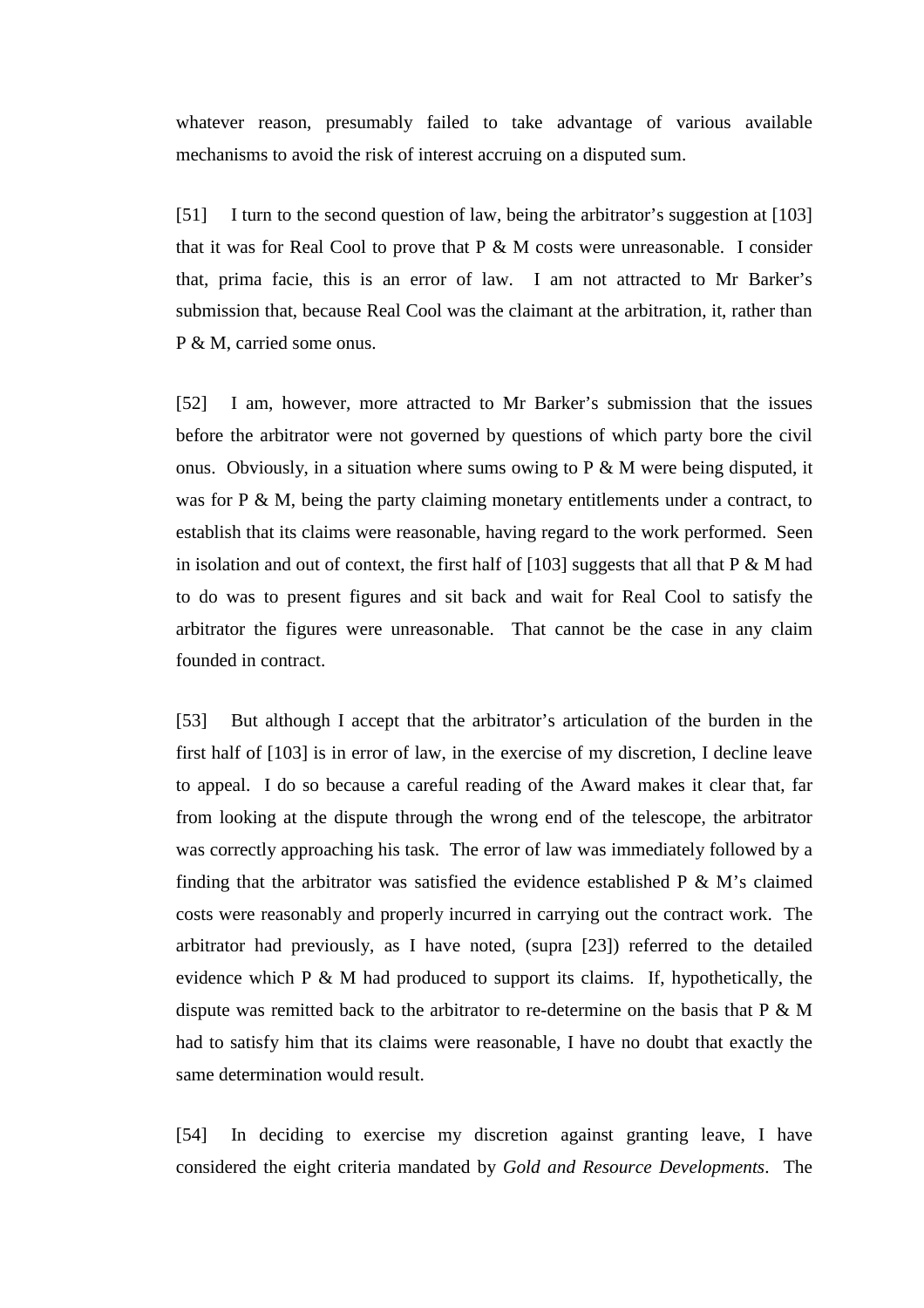error of law is closely related to what  $P \& M$  had to prove to claim relief under a contract. However, for the reasons I have stated, I do not see the error as being determinative.

[55] The question of law clearly arises out of the central issues of the arbitration, which were the terms of the parties' contract.

[56] Mr Green is not a lawyer. He is nonetheless an experienced arbitrator in the building area and his infelicitous use of the word "burden" had not, in my judgment, deflected him from a proper determination of the issues dividing the parties.

[57] I accept that the dispute is of considerable significance to the parties and that a substantial sum of money is involved. However, those factors do not justify my granting leave in respect of an error of law which I do not consider influenced the result.

[58] The delays involved and resulting prejudice are of no great moment here. P & M holds the disputed sum and has done so for some time. Only the interest remains to be paid across.

[59] The dispute was not an international one.

[60] I give some weight to the fact that the parties agreed that the arbitral award was to be final. P & M's claim included a claim for contract interest. So clearly, what I see as a factual dispute over a contested term (an interest entitlement) was in what the parties intended to be a final and binding arbitration.

[61] For all these reasons therefore, and in the exercise of my discretion, I decline leave on the one question of law which Real Cool has successfully identified. I add, however, that even were I to be wrong on the first and third questions of law raised by Mr Colthart, I would have declined leave for the same reasons.